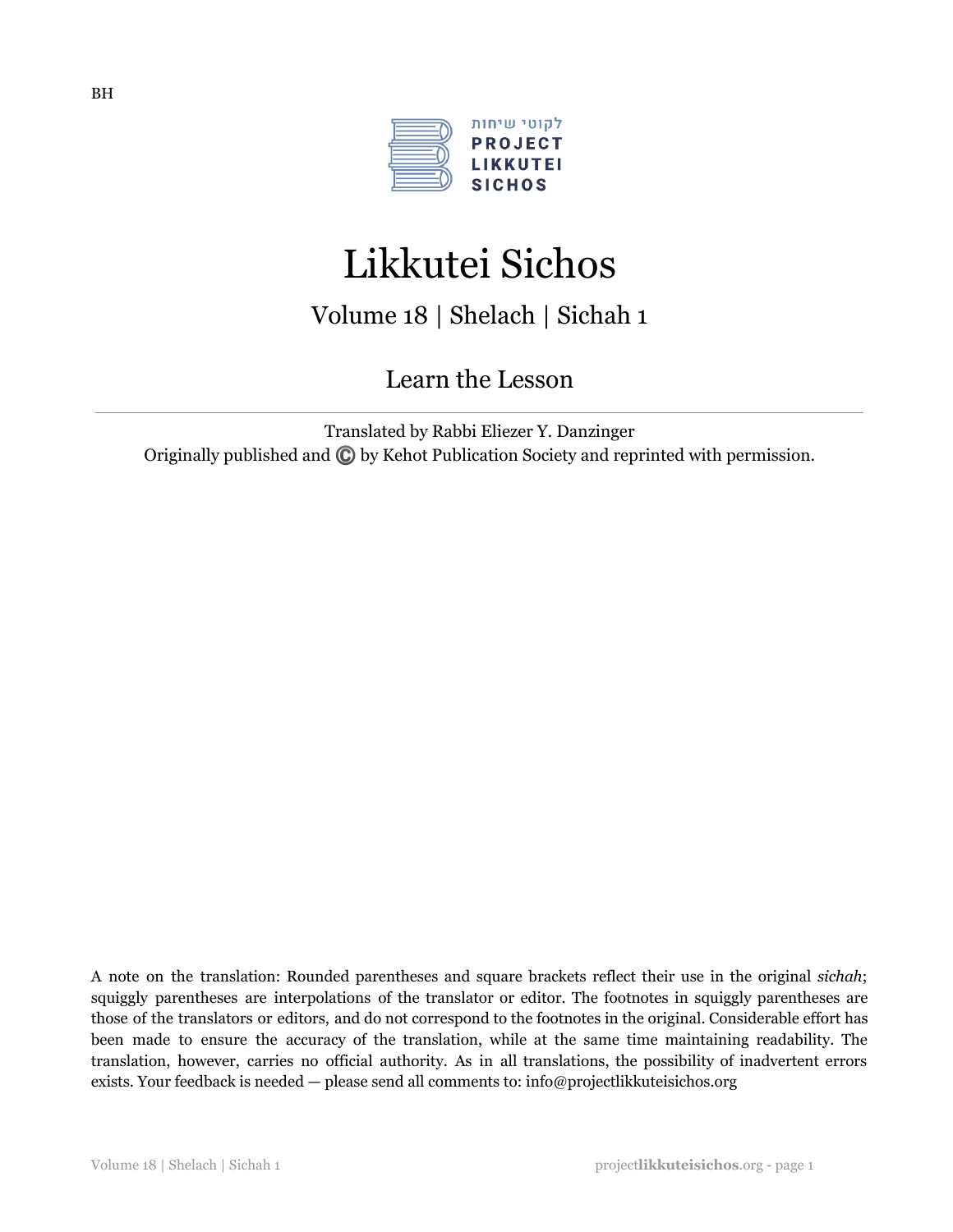#### A QUESTION OF PLACEMENT

Quoting the words from the beginning of this parsha, "Send forth for yourself men," Rashi comments, "Why is the passage dealing with the spies placed next to the passage dealing with Miriam? Because she was punished for gossiping (דיבה), for speaking against her brother, and these evildoers saw, but did not take the lesson."

Rashi's interpretation needs clarification. As mentioned many times, since Rashi does not ordinarily explain why Torah passages are juxtaposed, this proves that from the point of view of understanding the plain sense of Scripture, the juxtaposition of passages poses no difficulty. This is certainly true when passages follow in chronological order.

If so, why does Rashi question the placement of our passage? After all, the episode about the spies occurred immediately after the episode about Miriam (the morning after she completed her seven days of banishment )?

#### **2.**

#### NUANCES IN RASHI'S WORDING

In addition, several of Rashi's phrases need clarification.

a) "Because she was punished for gossiping" — Rashi should have used the [more common] term — slander. Elsewhere, Rashi in fact says, "Just as Miriam was stricken for slander." The problem is compounded when we consider Rashi's own definition of the word gossip (דיבה): "The expression הוֹצָאֵת דְּבָּה connotes training in speech.... It may be for either good or bad." Therefore, why does Rashi comment here, "she was punished for gossiping," since gossiping does not necessarily imply sinful talk? On the contrary, gossip might be something positive.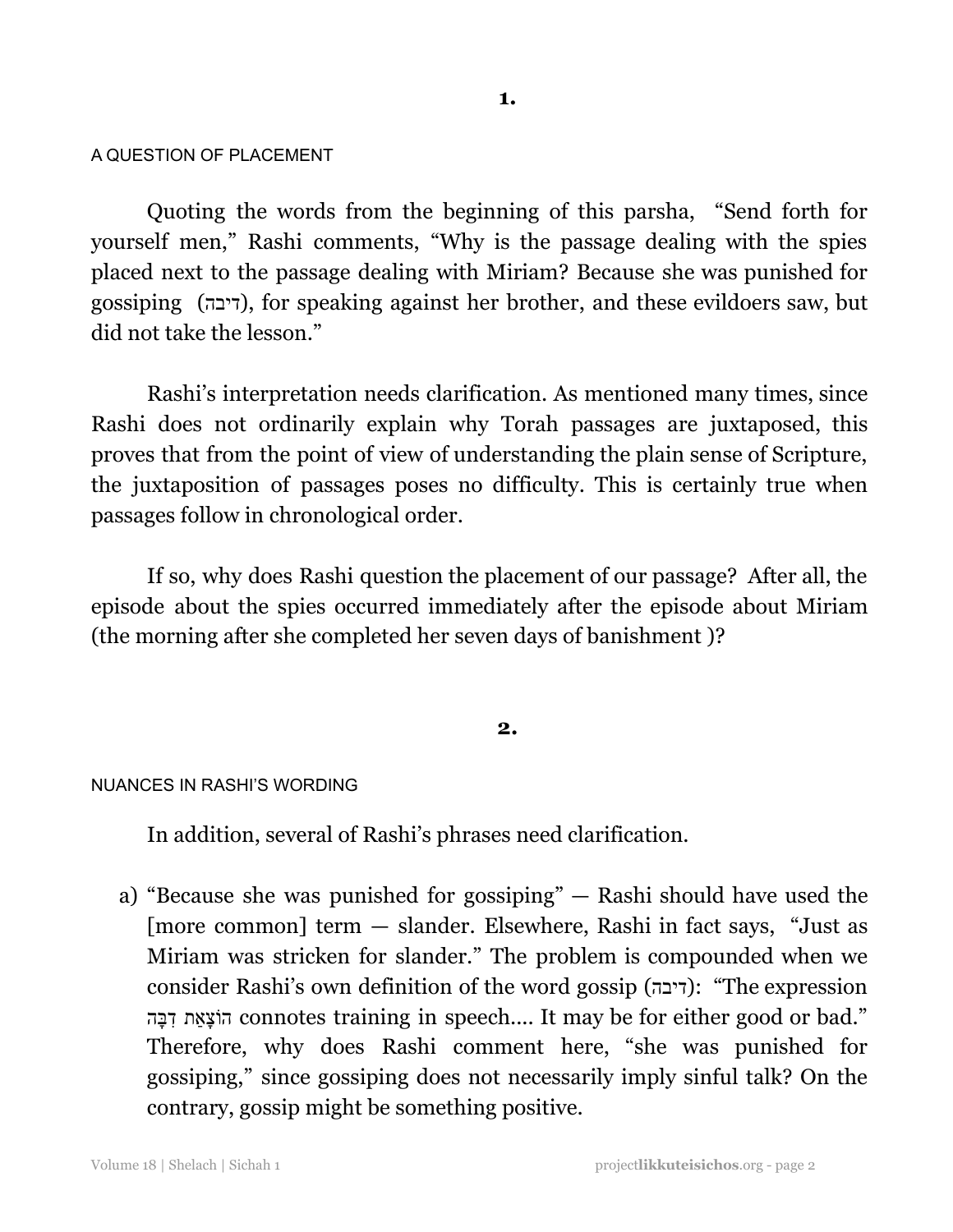- b) Why does Rashi add the phrase, "for speaking against her brother"? The point is that she was punished for gossiping. What difference does it make about whom Miriam was gossiping?
- c) Why does Rashi elaborate, "and these evildoers saw"? Since we already know that Rashi is speaking about the spies, he should have just written succinctly, "and they saw, but did not take the lesson"?
- d) Why does Rashi write, "[these evildoers] saw, but did not take the lesson," and not, "[these evildoers] saw the lesson, but were not mindful," wording that is used elsewhere in Torah?
- e) In his header, why does Rashi need to also quote the words, "for yourself men"? Wouldn't it have been sufficient just to quote a single word "Send"—just as in the beginning of parshat Beha'alotcha, where Rashi also explains the side-by-side placement of two Torah passages and he quotes in his header only a single word beha'alotcha [when you light] (and not "when you light the lamps")?

# **3.**

# THE SPIES TOLD THE TRUTH

To answer the above mentioned questions, first we must address another difficulty. Why was the transgression of the spies considered so terrible? After all, the spies were sent on a fact-finding mission — to discover the characteristics of the land, of the people populating the land, and the defensive strength of the cities in which the people lived. Why then are the spies convicted and condemned for telling the truth about what they saw, by reporting, "The people…are mighty, and the cities are extremely huge and fortified"?

We cannot answer that they sinned by also alleging, "The land consumes its inhabitants," (or for volunteering their own conclusion, "We are unable to go up against the people, for they are stronger than us" ) — because (as the Ramban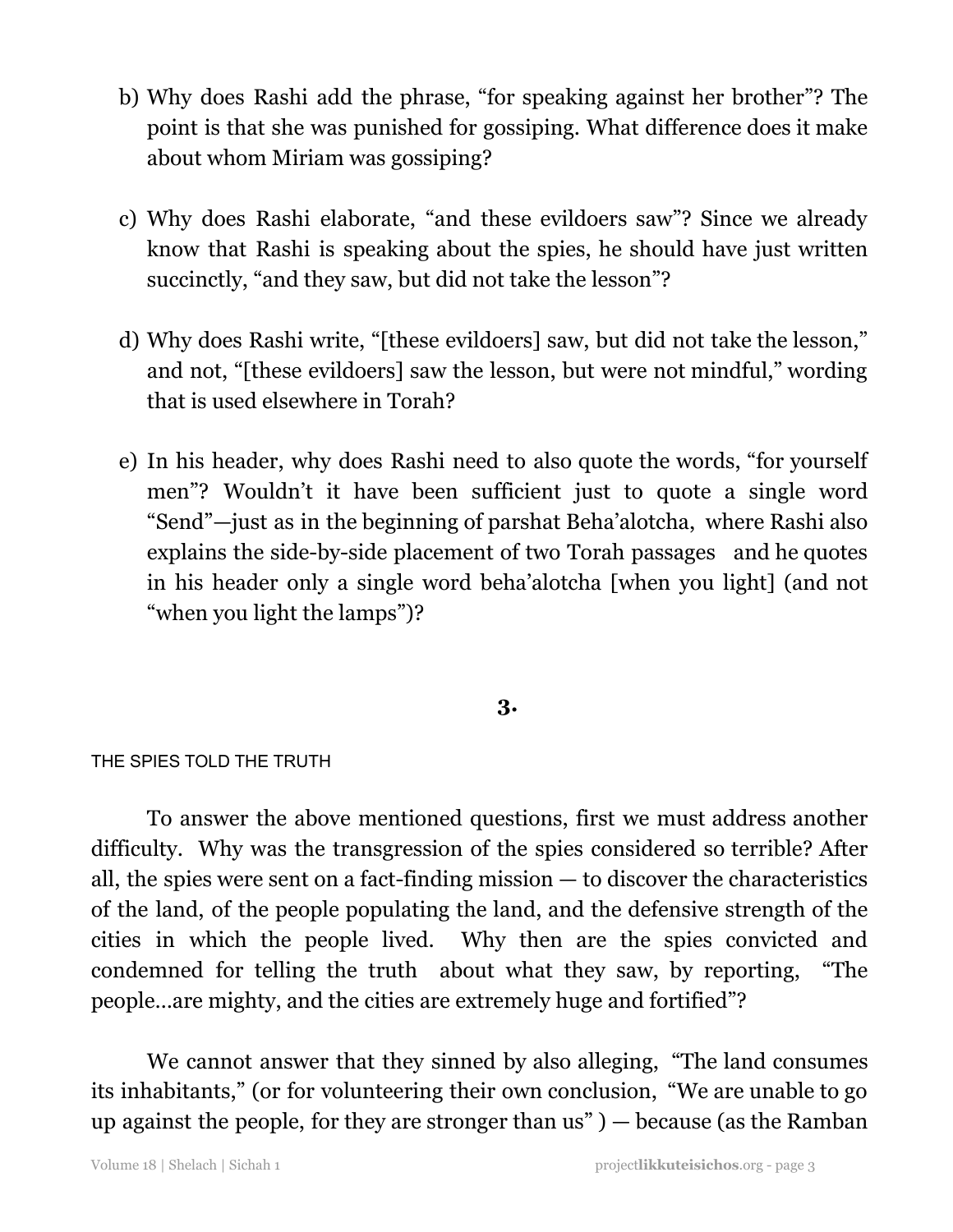points out) even before the spies made these particular statements, Caleb had already attempted to silence them. Accordingly, we can infer that even the first report of the spies — about the might of the people and their huge fortified cities — was improper.

Moreover, even what they added afterwards — and also their conclusion, "We are unable to go" — can be rationalized (and therefore, should not be considered sinful): The spies never opposed Hashem's will by saying, "We won't go." They had just said, "We are unable to go." Based on their appraisal of the military strength of land's inhabitants, and knowing the military power of the Jewish people, the Jewish people could not possibly conquer (in a natural manner ) the land of Israel.

[Even their remark, "for they are stronger than us," which "they said in reference to the most High," was not (in the plain sense of the verse ) a denial of Hashem. They only meant to say that the indigenous nations were so much stronger (than the Jews), that even with miracles, they could not imagine vanquishing them.

# CLIMBING TO HEAVEN

That is why when Caleb answered them (he didn't claim that the Jews could in fact conquer Israel in a natural way, or that Hashem would overcome the nations with miracles, but) that "We can surely go  $up$  — even to heaven; if he tells us, 'Make ladders and go up there,' we will succeed in whatever he says." Although conquering Israel (even with a miracle) seems comparable to doing the impossible, "We can surely go up…to heaven" — we must obey Hashem without calculations.]

And given that the objective of the spies' mission was to determine the strength of the inhabitants so that the Jewish people could prepare for a natural war, and given that the assessment of the spies ("We are unable to go") was true according to natural law  $-$  what then was all the clamor over their crime of reporting the results of their appraisal?

This is precisely the difficulty that Rashi resolves with his commentary, "Why is the passage...juxtaposed…? Because she was punished" — the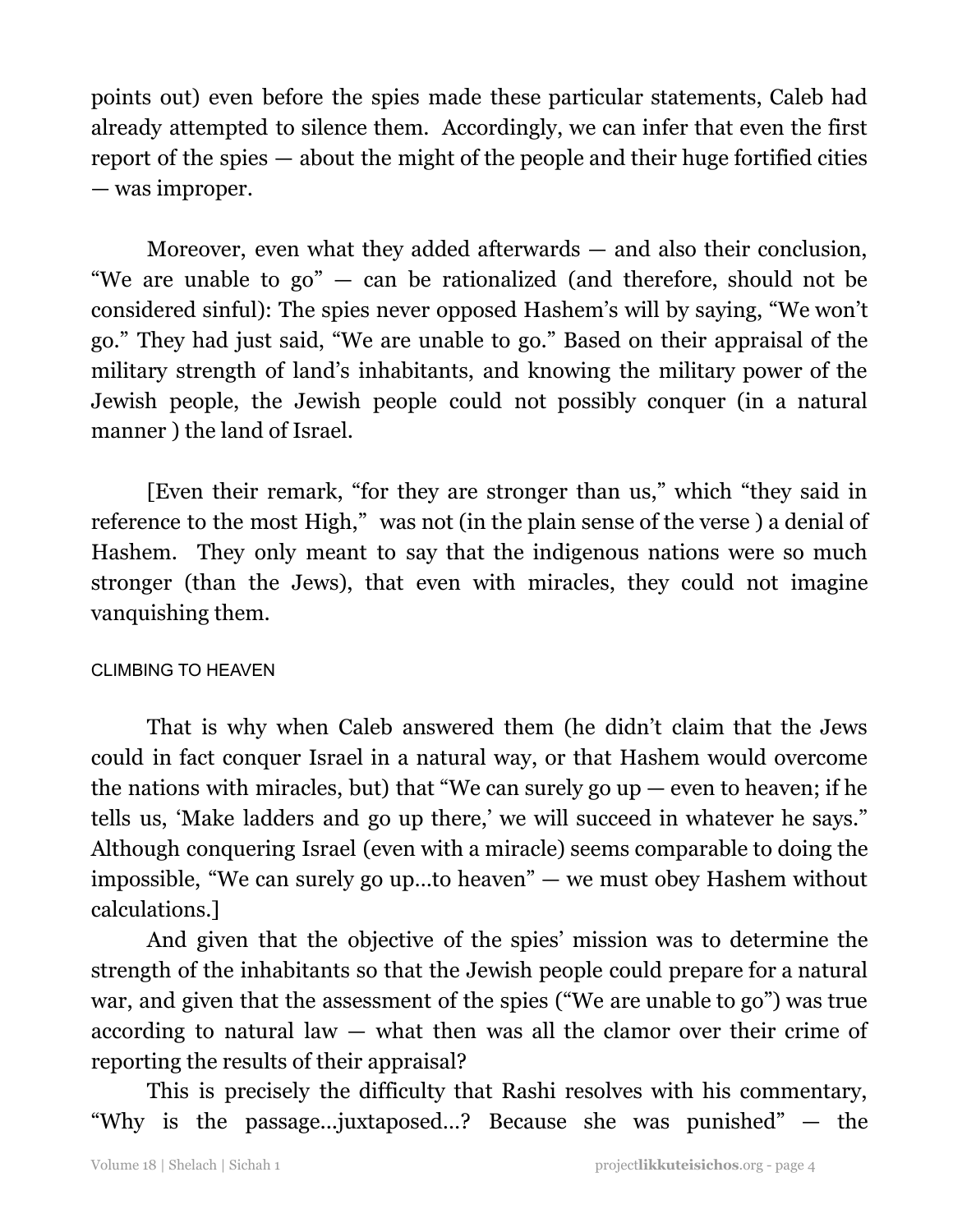juxtaposition of the passages is what gives us the insight into what constituted the sin of the spies.

## **4.**

## MORAL EQUIVALENCE

The explanation is as follows:

Although the story of the spies took place immediately after the story concerning Miriam, Rashi asks about the side-by-side placement of the passages because {we might have reached an erroneous conclusion as to why the Torah did not separate them.} Occasionally the Torah separates two passages, despite the fact that one passage follows the other chronologically. Rashi already introduced us to this principle in his commentary on the passage describing the movement of the Ark. He explains that the passages were interposed "to make a break between one punishment and the next."

So, too, here. Learning the two passages  $-$  the first about Miriam, the second about the spies — one after the other, both speaking on the theme of slander, a person might make a horrible mistake and think that Miriam and the spies were all on the same spiritual rung (G-d forbid) or at least similar and close to each other in makeup.

True, the radical difference in the consequences of their respective sins was blatant: Miriam was temporarily banished, and the nation did not continue traveling until she returned. In contrast, (a) the spies were killed by a plague; (b) the whole generation was doomed to die in the desert; (c) finally, the children of that generation would have to wander in the desert for forty year.

But we might think that the horrendous outcome does not prove that the spies were wicked. Just that since they spoke carelessly, the Jews all stumbled (rebelling against Hashem) and were unwilling to enter the land of Israel.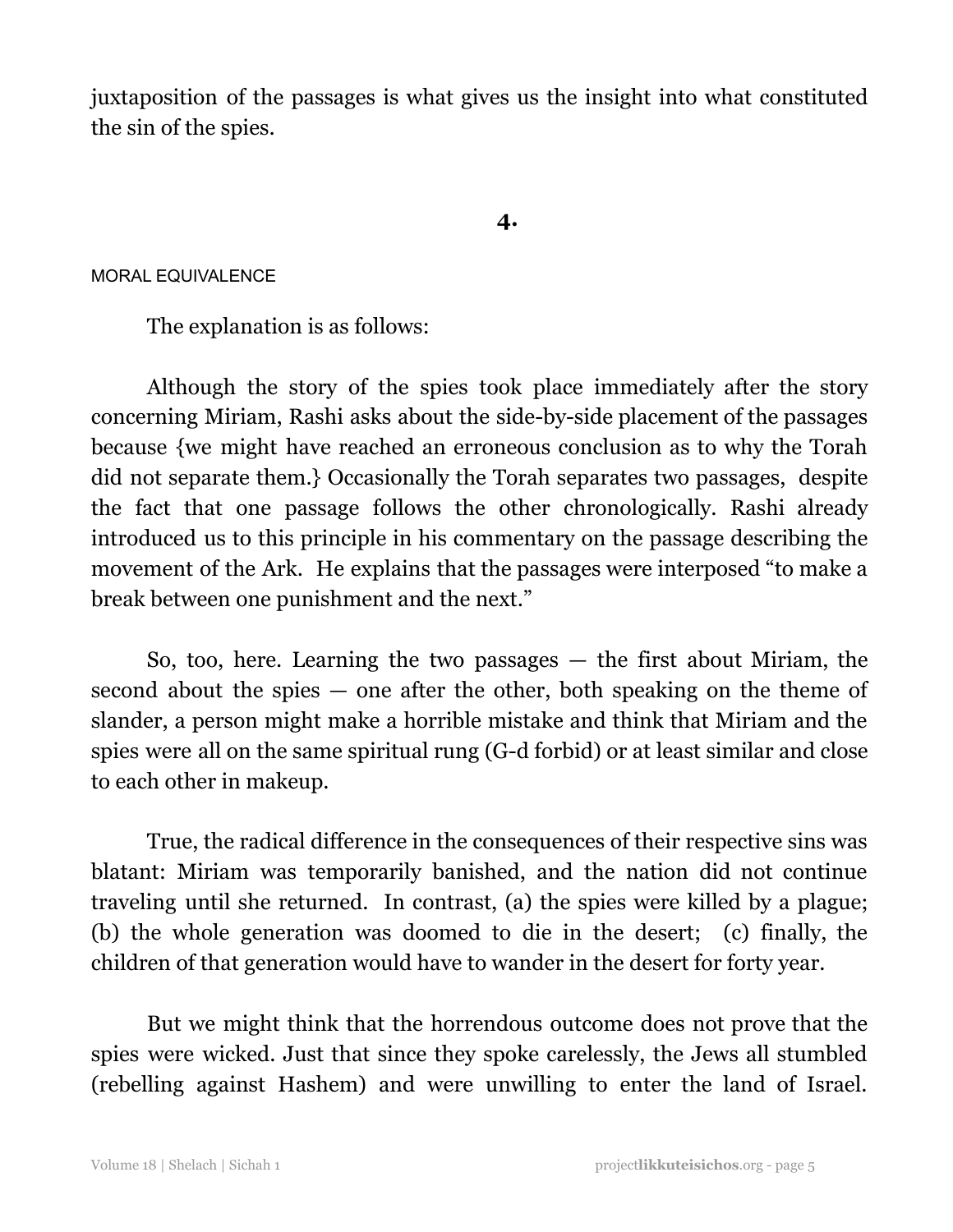Miriam's slander, however, was only a private matter {and led to no negative, national repercussions}.

[Therefore, in his heading, Rashi also quotes the words, "for yourself men," as these words increase the risk of mistakenly thinking that the spies were comparable to (or at least similar to) Miriam:

Since it was at Moshe's discretion that the spies were sent on their critical mission, this indicates that the spies possessed tremendous virtues (and not just generic ones, but those specific virtues that would be needed to successfully fulfill their mission). So much so, the Torah refers to them as "men" (אנשים), which connotes men of high standing — men fit for the job. ]

# THE PASSAGES SHOULD HAVE BEEN SEPARATED?

To preclude the possibility of making this mistake, and to clarify that the spies were not (G-d forbid!) on a similar spiritual rung, the Torah should have separated these two passages by interposing between them some other matter. Therefore, Rashi asks, "Why is the passage dealing with the spies placed next to the passage dealing with Miriam?"

# **5.**

# THE JUXTAPOSITION EXPLAINS THE SIN

Rashi answers that the Torah juxtaposed the two passages to tell us (another reason) why the sin of the spies was so terrible — "these evildoers saw, but did not take the lesson." This explains in simple terms why their punishment was so severe: They had a recent opportunity to learn a lesson, yet they failed to do so.

To learn the lesson, they didn't have to reflect deeply on what they had seen transpire with Miriam  $-$  they simply had to take, {to apply} the moral to themselves. Since the spies should have applied the lesson from what happened with Miriam, this proves that their sin and the sin of Miriam were the same kind.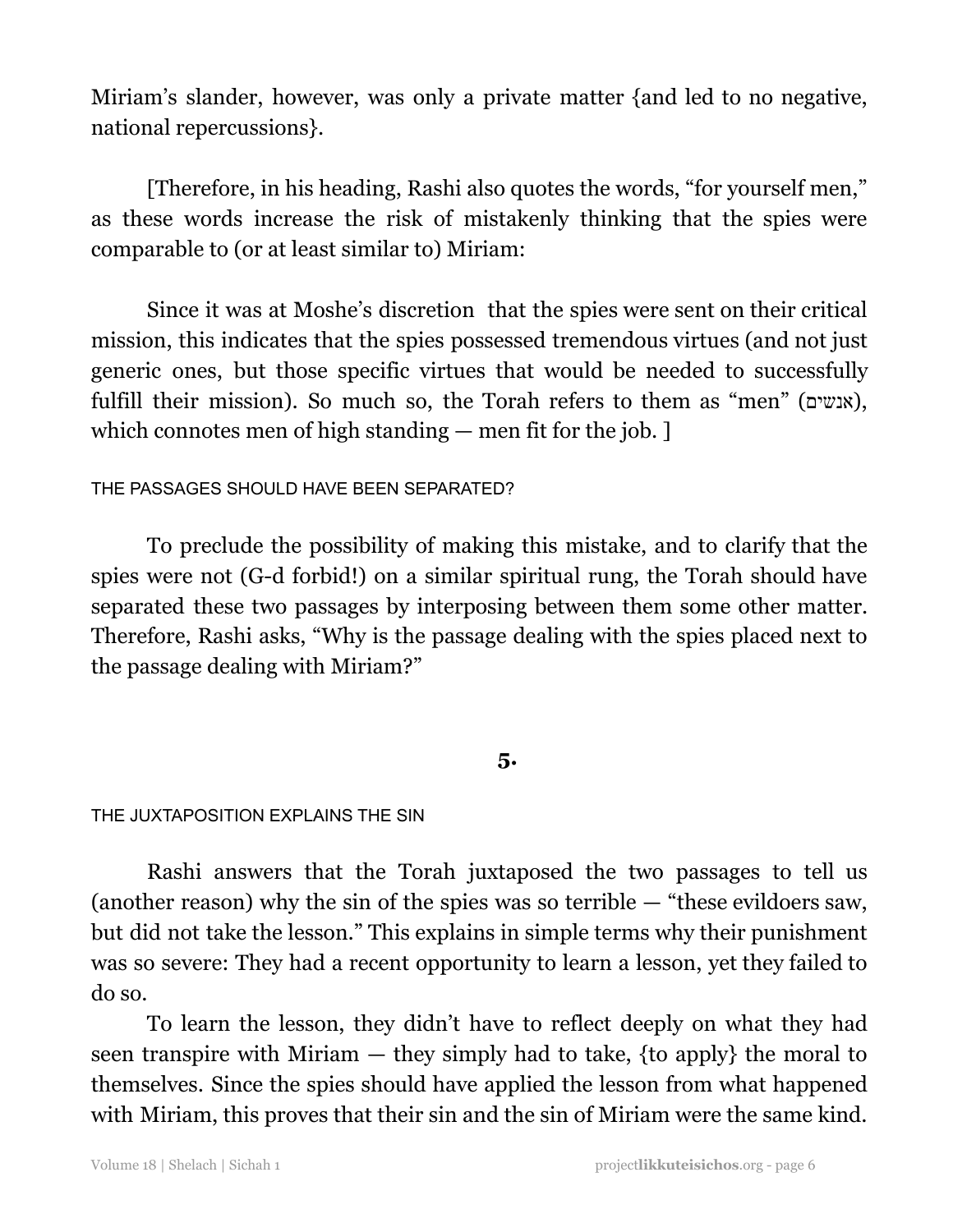That's why the lesson and negative nature of the spies' sin could be been taken from the negative nature of Miriam's sin.

## SAME SIN BUT DISSIMILAR SINNERS

Now we can appreciate why Rashi adds and emphasizes, "These evildoers…." With these words, Rashi ensures that we understand that the comparison between these two events is only in terms of the nature of the sin committed by Miriam and the spies. The comparison does not imply an equivalency between the perpetrators of the sins. As far as the perpetrators are concerned, the spies were (not ordinary sinners, but) evildoers. They were the very opposite of Miriam, about whom we (just) learnt, "This honor was accorded her by the Omnipresent."

## **6.**

#### MIRIAM'S MISDEED

Yet we still need to understand — what exactly was Miriam's sin? The gist of what she had said, "about the Cushite wife Moshe had married, and now divorced," was true. Moshe had divorced her, and had caused her pain. Moreover, Miriam didn't intend to besmirch Moshe. Miriam simply erred in her evaluation of Moshe's virtues (which surpassed Hashem speaking to him), thinking Moshe had no grounds to separate from his wife. Did she deserve such a punishment for not fully fathoming Moshe's greatness?

#### PROTRACTED TALK

Explains Rashi — her sin was not that she had engaged in malicious gossip, but that she had engaged in gossip, that she had talked at length about Moshe, etc. When Miriam noticed Moshe's puzzling behavior, she shouldn't have spoken about it, and spoken about it at length (even though she spoke the truth and intended no harm). Protracted talk about Moshe would never lead to favorable talk; it could only lead to disparaging remarks. (If Miriam felt she needed to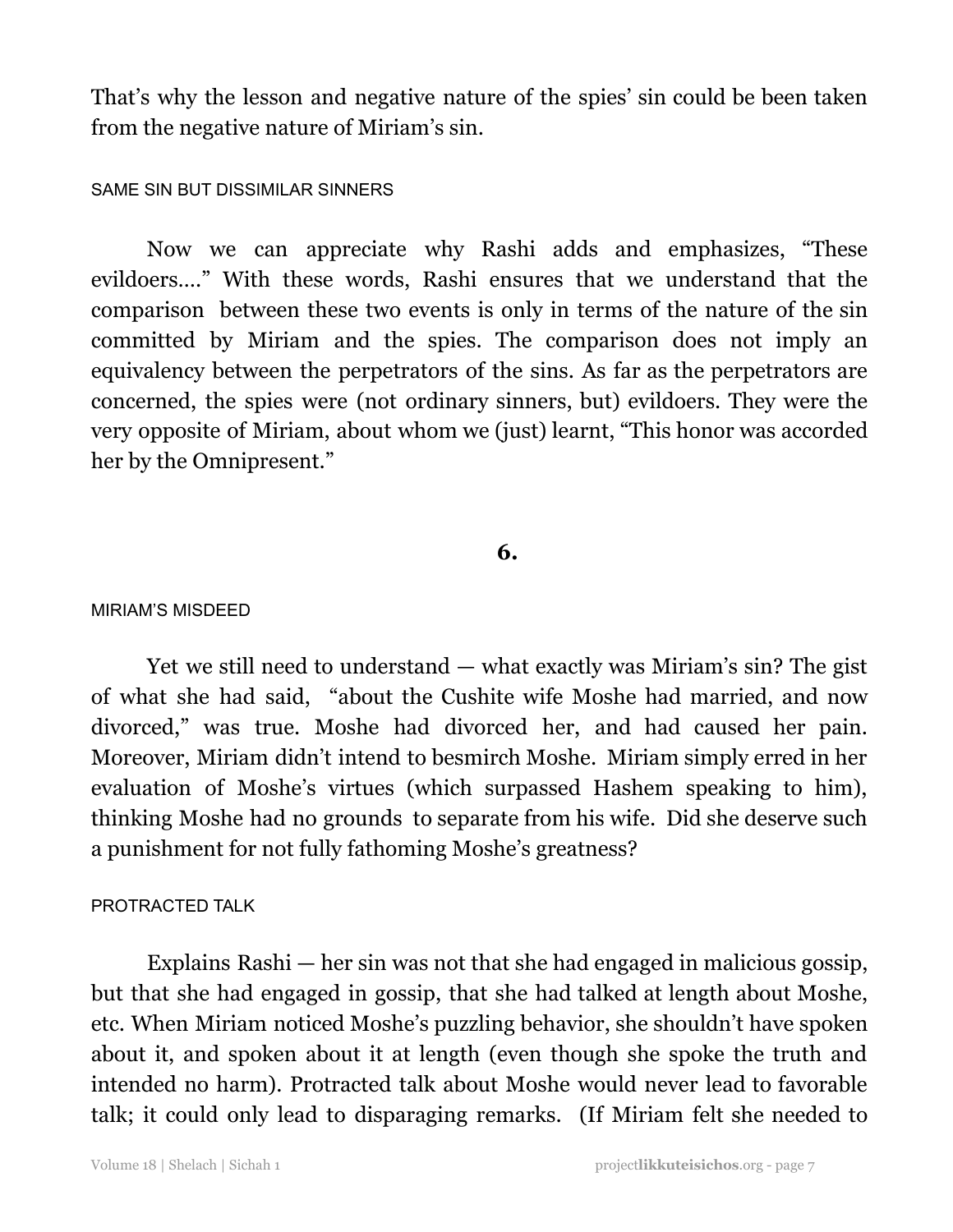understand Moshe's behavior — Miriam should have inquired from Moshe directly, and in private.)

A similar offense was committed by the spies. The spies had told no lies about the land of Israel. But they became preoccupied with their talk. They spoke excessively about the strength of the land's inhabitants, dwelling on it to the extent that they scared the Jewish people out of wanting to enter into Israel.

## INTENTIONAL INNUENDO

If the spies wondered how Hashem could instruct them to conquer the land given the military might of the inhabitants  $-$  they should have spoken briefly or simply have asked Moshe. Their obsessiveness, their relentless talk about it, about the power of the indigenous people to the extent of expressing their unabashed opinion that "we cannot go" could have but one result  $-$  to incite the Jews to rebel, to declare that they want to appoint a leader with whom they would return to Egypt.

# **7.**

## WORLDS APART

How did Miriam come to gossip about Moshe? From her complaint, "Has Hashem spoken only to Moshe? Hasn't He spoken to us too?" we can understand how it came about. Knowing that Hashem also spoke with her and Aharon, Miriam didn't realize that the difference between their stature and that of Moshe was so vast as to justify Moshe distressing his Cushite wife, or to free him from the Divine command not to diminish her conjugal rights — to the point that he separated himself from his wife altogether.

The spies committed a similar mistake in logic. They reasoned that since Moshe chose them, "by the word of Hashem," for their mission  $-$  it was impossible that anyone else could be superior to them in this respect, or that anyone else could grasp the situation better. And since they, the emissaries of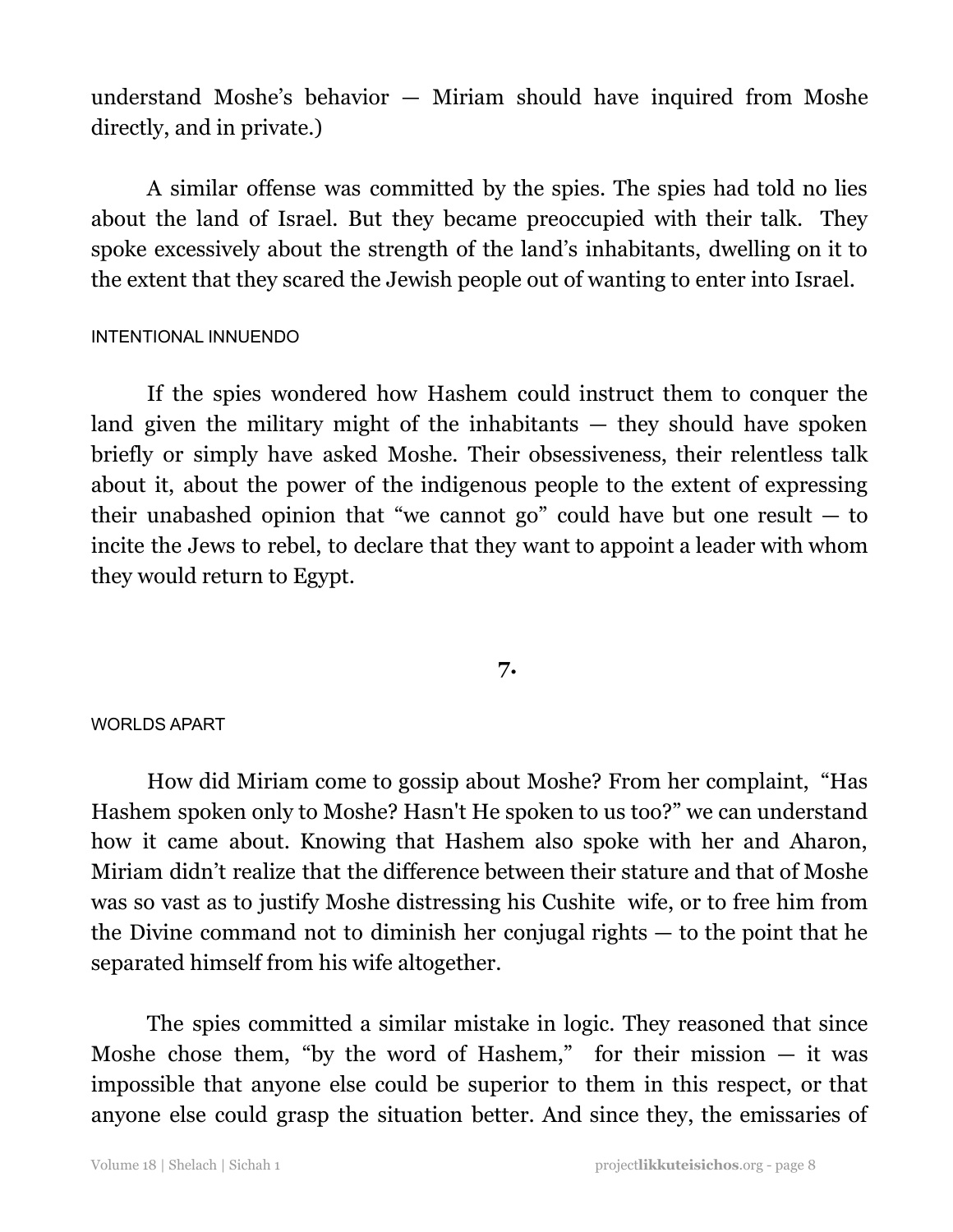Hashem, saw themselves as grasshoppers compared with the giant inhabitants of the land, they were convinced that their opinion was true and Divinely sanctioned. As such, their appraisal was valid for all Jews. Consequently, they reached the conclusion (for themselves and for all the Jews) "we cannot go up."

Since in their minds an incursion into Israel was not viable, they got involved in explicating their position, droning on about the land of Israel.

In light of the above we can understand why Rashi adds the clause, "for speaking against her brother." It further clarifies how the spies failed to learn a lesson from Miriam about judging another person superior to oneself: An aspect of Miriam's sin was that she spoke against her brother. Since a brother is a person's own flesh and blood, it is naturally difficult to perceive him as both one's flesh and blood, and at the same time, of incomparably higher stature than oneself. Nevertheless, Miriam was duly punished for this {failure to recognize Moshe's incomparably higher stature despite him being part of the same family}. Certainly, the spies should not have presumed more than this — that all the Jews, Moshe and Aharon included, must follow them, acquiescing to their decision.

# **8.**

#### SEEING IS BELIEVING

Another precisely chosen word in Rashi needs clarification. Rashi says, "These evildoers saw, but did not take the lesson." At first glance, the word saw seems superfluous. Could Rashi not have just written, "These evildoers did not take the lesson"?

The answer to this question will be understood by first resolving a perplexing problem in the general narrative of the spies: What novel insight did the spies gain through their reconnaissance of the land of Israel — an insight that frightened them so much that they protested "we cannot go up"? After all,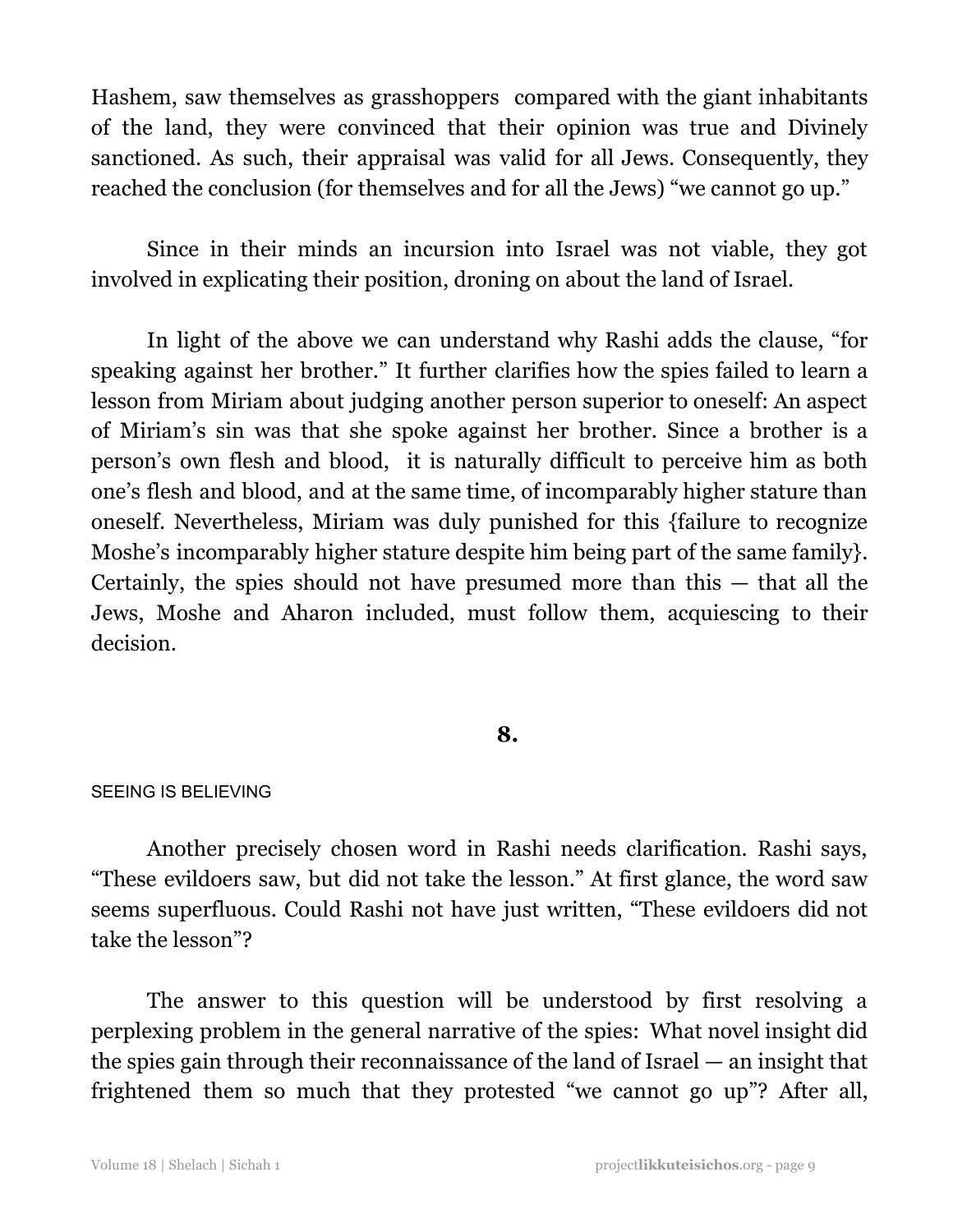everything they saw {and reported}, e.g., "the people who inhabit the land are mighty," they had already known about beforehand.

[Because (a) while in Egypt, the situation in Canaan was already known. (b) During the singing after the miraculous crossing of the Red Sea, the Jewish people sang, "all the inhabitants of Canaan melted." Obviously, they were informed about, "all the inhabitants of Canaan," and their might (otherwise — it would be no wonder that they "melted.") For other reasons as well.]

Nonetheless, the Jewish people were ready for their advance into the land of Israel.

The explanation can be understood in light of the dictum of our sages that hearing about something is not the same as seeing it. As long as the Jewish people only heard about the military strength of the inhabitants, they were not intimidated by the foreseeable difficulties, and were ready to go forward into the land of Israel. But once they saw with their own eyes the might of the inhabitants, etc., it affected a change of heart, causing them to regret their earlier resolve.

[Therefore the spies emphasized several times, "we saw," underscoring that they were reporting what they themselves saw. That's why the spies showed the people the fruit of the land — so that the people would see as well.]

Accordingly, Rashi emphasizes that "these evildoers saw" — they also had seen the penalty paid by Miriam, and this visual lesson should have made the same strong impact on them, allowing them to overcome their test when they later saw the situation in the land of Canaan.

Had they only heard about Miriam's punishment, they could not be reproached for not having learnt a lesson. Because then the cause that brought them to sin would have been a visible one and the counterbalancing impetus to resist sinning would have been only something audible — something they had heard. Thus Rashi emphasizes — they saw. The strength to resist sinning was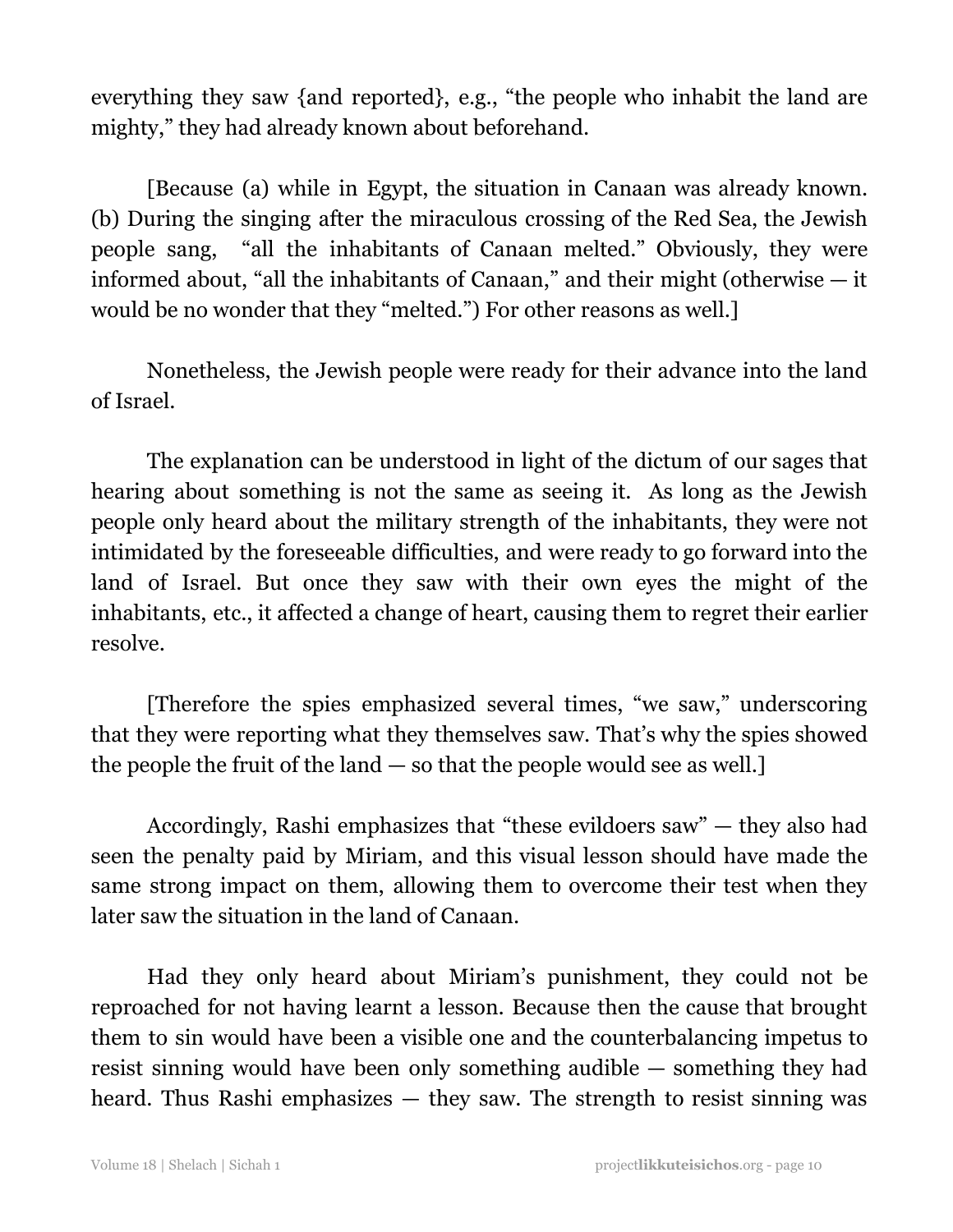also based on something visual  $-$  on something they had seen. Even so, they failed to take the lesson.

## **9.**

## WONDROUS MATTERS

{Aside from clarifying the simple meaning of Torah, Rashi's commentary also contains allusions to "wondrous matters," to matters in the other dimensions of Torah.} To understand the "wondrous matters" in the Halachic realm of Torah that Rashi alludes to here (at least to keep us sharp), we must first present a question.

After everything is said and done, how can the Torah place (the narrative of) Miriam next to (the narrative of) the spies? Might this not create a suspicion that Miriam was somehow similar to the spies? Don't we learn from the verse, "and you shall be freed [of your obligation] from Hashem and from Israel" to steer clear of the possibility of creating such suspicion?

## ONE SCROLL AT A TIME

Seemingly, we can answer this question based on Rashi's opinion (as expressed in his commentary on Scripture ) that the Torah was given one scroll at a time. (Moshe would (immediately) commit to writing each section as it occurred.) Accordingly, it makes sense to say that Moshe, who was zealous, immediately wrote down everything that happened in the beginning of parshat Shelach — everything that happened on that same day (the 29th of Sivan), concluding that scroll with Hashem's command to send the spies (only their dispatch and Moshe's involvement in their mission). He would have recorded the events immediately in order not to delay the augmentation of the Written Torah with another section.

Now obviously every day in the desert (including that 28th and 29th of Sivan) a multitude of events took place among the 600,000 men — and the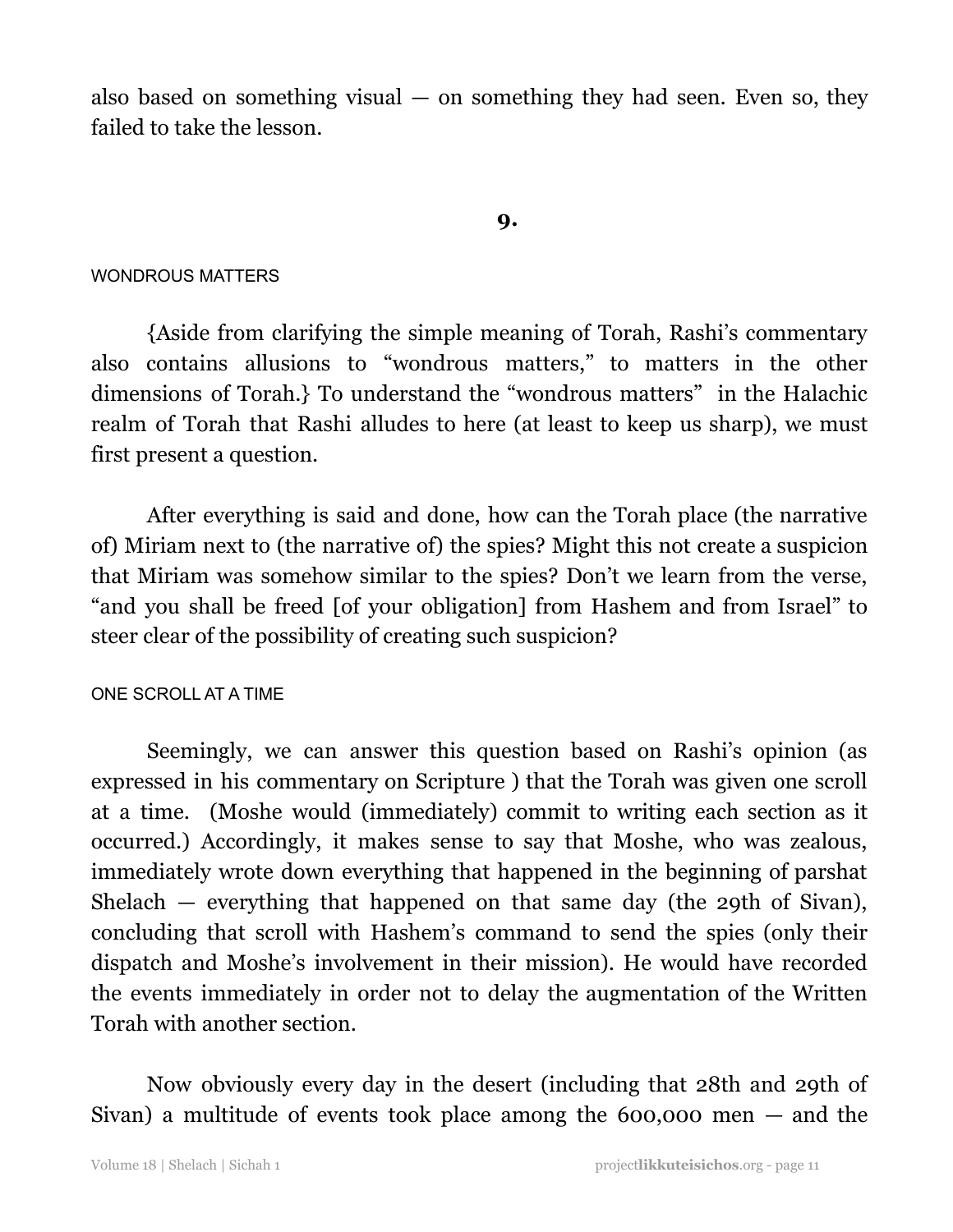many more women, etc. Especially, there was the journeying of the Jewish people, the disassembling and reassembling of the Tabernacle, and so on and so forth. Thus, a tremendous number of events occurred between Miriam's return to the camp, on the 28th of Sivan, before the Tabernacle moved, and the moment when Hashem instructed Moshe to send forth the spies. (This directive took place only after only all the tribes were once again encamped, the tabernacle reassembled, and after the people had approached Moshe asking for spies to be sent.) So thousands upon thousands of events actually interposed between Miriam's return to the camp and the actual sending of the spies. (Including events entailed by the fulfillment of mitzvot, and the like — traveling and encamping by the word of Hashem, bringing sacrificial offerings in the Tabernacle, etc.)

The juxtaposition, however, was a result of Moshe recording the passage of the spies next to the passage of Miriam. He did so in order to enable the spies to take the lesson {gleaned from Miriam's sin and punishment to their own situation}.

Therefore, Moshe overlooked any undue suspicion that such juxtaposition might cast on Miriam — in order to forewarn and protect the spies from sinning.

But one difficulty still remains. There is a Torah principle that states — "We don't tell a person: For your friend's welfare, commit a sin."

{If so, how could these passages be juxtaposed if it might be detrimental to Miriam? For the spiritual benefit of the spies? But this runs contrary to above mentioned principle!}

Rashi forestalls this question with his carefully chosen wording, "They did not take the lesson (not  $-$  "These evildoers sinned" or something similar), as explained below.